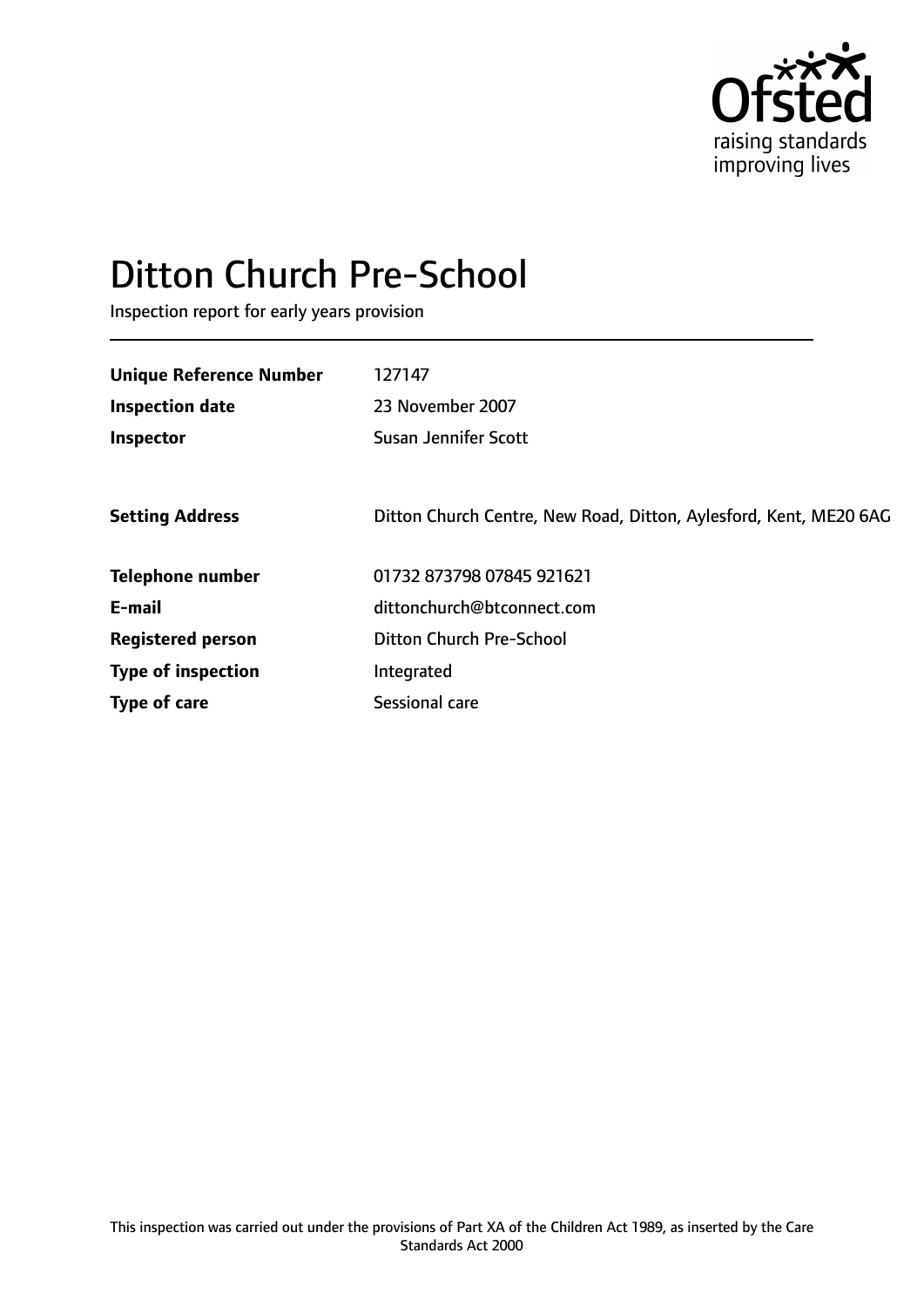#### **ABOUT THIS INSPECTION**

The purpose of this inspection is to assure government, parents and the public of the quality of childcare and, if applicable, of nursery education. The inspection was carried out under Part XA Children Act 1989 as introduced by the Care Standards Act 2000 and, where nursery education is provided, under Schedule 26 of the School Standards and Framework Act 1998.

This report details the main strengths and any areas for improvement identified during the inspection. The judgements included in the report are made in relation to the outcomes for children set out in the Children Act 2004; the National Standards for under 8s day care and childminding; and, where nursery education is provided, the *Curriculum guidance for the foundation stage.*

The report includes information on any complaints about the childcare provision which Ofsted has received since the last inspection or registration or 1 April 2004 whichever is the later.

#### **The key inspection judgements and what they mean**

*Outstanding: this aspect of the provision is of exceptionally high quality Good: this aspect of the provision is strong Satisfactory: this aspect of the provision is sound Inadequate: this aspect of the provision is not good enough*

For more information about early years inspections, please see the booklet *Are you ready for your inspection?* which is available from Ofsted's website: *www.ofsted.gov.uk.*

# **THE QUALITY AND STANDARDS OF THE CARE AND NURSERY EDUCATION**

On the basis of the evidence collected on this inspection:

The quality and standards of the care are good. The registered person meets the National Standards for under 8s day care and childminding.

The quality and standards of the nursery education are good.

#### **WHAT SORT OF SETTING IS IT?**

Ditton Church Pre School opened in January 2001. It operates from two rooms at Ditton Church Centre in Ditton, on the outskirts of Maidstone. The pre school serves the local area.

The group are registered for up to 30 children between two and five years. There are currently 62 children from two and a half years to five years on roll. This includes 50 funded children. Children attend for a variety of sessions. Children who have learning difficulties and/or disabilities are welcomed, as are children who speak English as a additional language.

The group opensfive days a week during school term. Sessions are from 09:15 to 11:45 Monday to Friday and from 12:30 to 15:30 on a Monday, Tuesday and Thursday.

Eight part time and one full time member of staff work with the children. Six members of staff have an early years qualification. Two members of staff are currently on training programmes. The setting receives support from the local authority.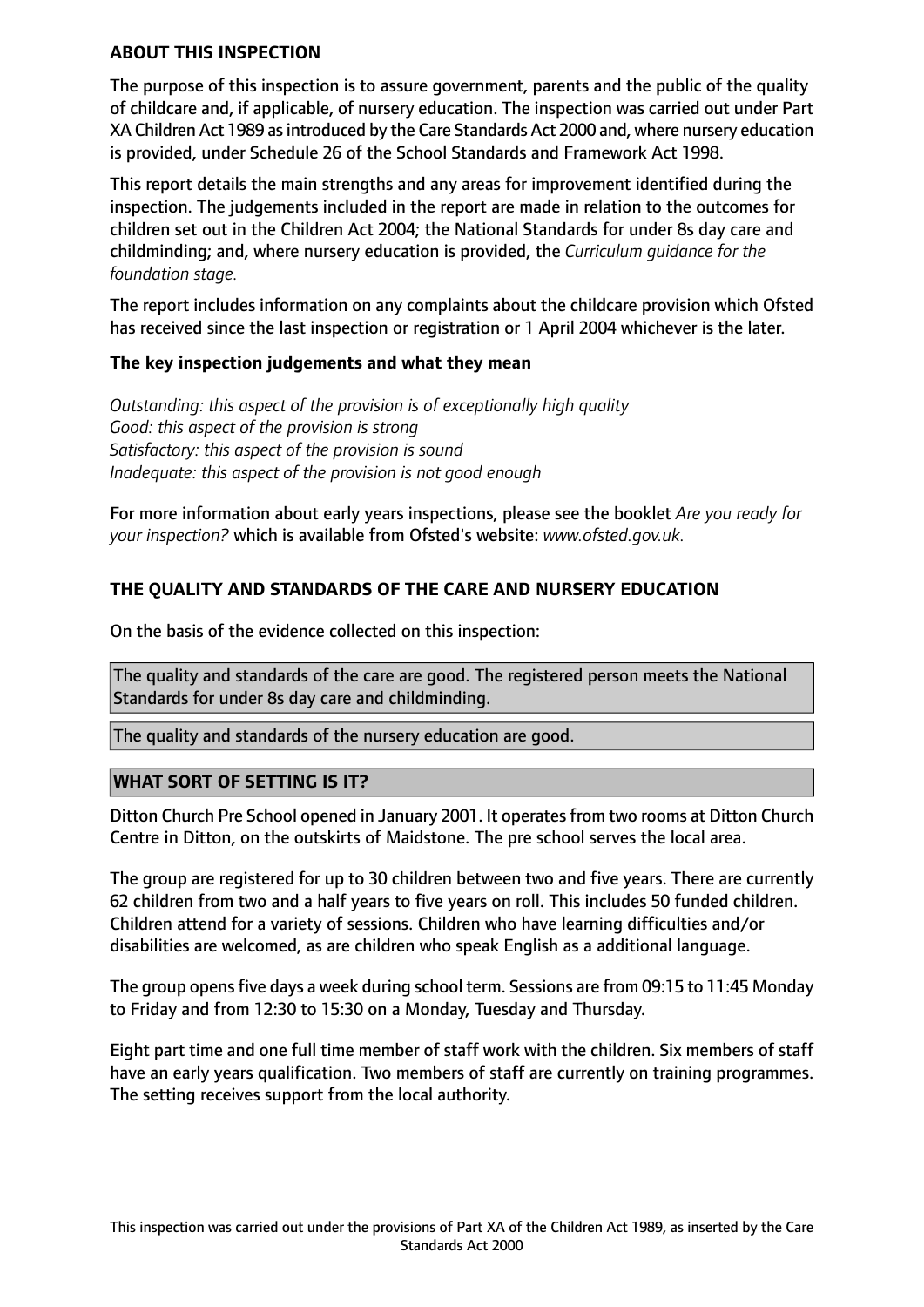## **Helping children to be healthy**

The provision is good.

Children frequently enjoy a varied range of energetic physical activities that contribute to a healthy lifestyle. They develop confidence in their physical skills through using a range of vigorous outdoor equipment, such as stilts, hoops and balls. Resources and equipment are varied and thus support children's interest in experiencing activities that promote their physical, as well as other, abilities. Children enjoy their outside play and are beginning to understand the effects of this on their bodies.

The children are protected from infection by the good practice of staff who use a variety of information on health to support their practice. The record keeping and documentation ensures parents are informed of accidents and injury so that children's health is protected. Children's welfare is further enhanced by the training that staff have in first aid skills and the administration of specialist medication, such as insulin. This means that in the event of a medical emergency staff can deal competently with concerns.

Children play in a clean and tidy environment where there are good routines to ensure toys, resources and equipment are clean and hygienic. Children participate in activities and topics that enable them to learn the importance of good hygiene and healthy living. Staff encourage hand washing before eating and when children use the toilets. As a result, children's skill in managing their personal hygiene is developing well.

Children benefit from a choice of healthy food and drink at the snack bar which is open for approximately an hour during the sessions. Staff willingly provide food if children have decided not to eat at this time though. Children confidently help themselves to a variety of vegetables, fruits and toast, enjoying the social opportunities when they choose to sit at the table and eat or drink with friends. Most children independently pour themselves a drink of fruit squash or water during this routine and can help themselves to water whenever they feel thirsty. This encourages children to develop healthy habits and promotes their independence. Staff have good systemsto ensure that all food and drink complies with parental instructions and children's preferences, enabling children to have confidence in the choices offered.

## **Protecting children from harm or neglect and helping them stay safe**

The provision is good.

Children arrive happily and settle well. They benefit from a well maintained and attractive environment where they have individual coat hanging facilities. Children benefit from good security measures inside the pre-school and staff ensure they are closely supervised when accessing the secure outside play area. The displays of children's work, such as the firework picture and individual paintings, show that staff value children's contributions, encouraging a sense of pride. There is a variety of information displayed, such as an invitation to a coffee morning, which welcomes parents.

Children have easy and safe access to a stimulating range of toys and resources that are carefully selected to provide interesting play opportunities. They are able to request any resources which are not put out. Resources and varied play areas, such as the garden, are used skilfully to meet the needs of the children effectively. There is a system to ensure the activities are varied each session which means that children are interested and involved in their play.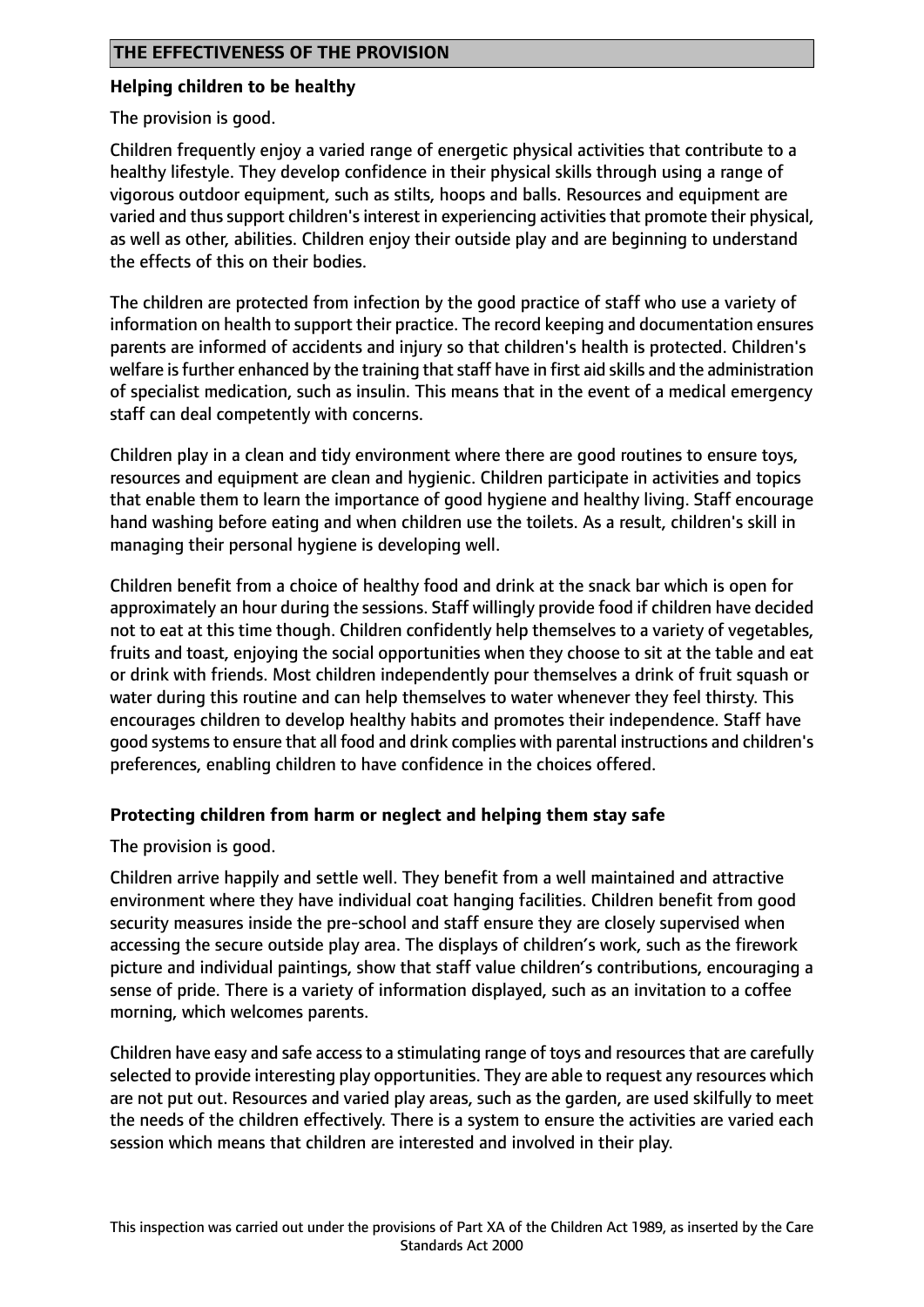Children's risk of accidental injury is minimised by clear procedures, such as risk assessments which are used to ensure effective safety measures are in place. However, there is no regular testing of electrical items. Good security at the entrance to the provision and use of the visitor book enables children to feel safe and secure. Staff provide sensitive explanations to children to enable them to understand why some things are unsafe. For example, children learn that it is dangerous to run indoors because they may bump into other children and hurt them. Consequently, children experience opportunities to develop an awareness of how to keep themselves and others around them safe. Children have a good understanding of the procedures to follow in the event of a fire because these are frequently practised and logged.

Staff have a clear understanding of the child protection procedures and know what action to take if they have concerns about a child in their care. This enables staff to act in the children's best interests and safeguard their welfare.

# **Helping children achieve well and enjoy what they do**

# The provision is good.

Children take part in interesting activities throughout the session. They are confident learners who play happily with each other. Children learn to take turns and respond to others as they use role play, construction resources and books. However, the book area is limited in its use by the children as it does not offer shelter or privacy for children to enjoy frequent, independent use of books, although there is an appealing selection of these. Staff awareness and good use of the Birth to three matters framework is successfully building upon children's achievements, enabling good progress.

Children enjoy painting and varied opportunities for them to regularly use resources to promote development of their senses, such as shaving foam and pasta. They also use magnets and kaleidoscopesto promote exploration and learn about the natural world. Children learn to make connections as they choose their favourite things to play with. They discuss the colour of the week, for example, when using the red playdough. Staff ensure children receive good support during the programme which is based on topics to capture and sustain their interest.

# Nursery Education.

The quality of teaching and learning is good. Children are progressing extremely well, supported by the confidence of the staff and their secure knowledge of the Foundation Stage. Planning is clear and sufficiently detailed to cover all areas of learning and effectively build children's individual skills within the programme of activities. Children's achievement is clearly linked to the stepping stones. Staff use regular observations to plan the next steps for their learning. Skilful use of methodical assessment methods results in good challenges for children as staff adapt the activities to promote achievements of individuals.

Children extend their understanding across a range of experiences because staff effectively promote good conversations during activities and routines, such as snacktime. As a result of the good interactions with staff, all children are making good progress in their social and emotional development. For example, they are keen to share information about their home lives with staff and to discuss their food preferences when they sit with staff and enjoy good conversations at lunchtimes. Children respond positively to stories and speak clearly and confidently as they engage both adults and their friends in conversation. They help themselves to books although the environment where these are situated is not conducive to concentration on these. Children develop good self esteem as they successfully recognise their names through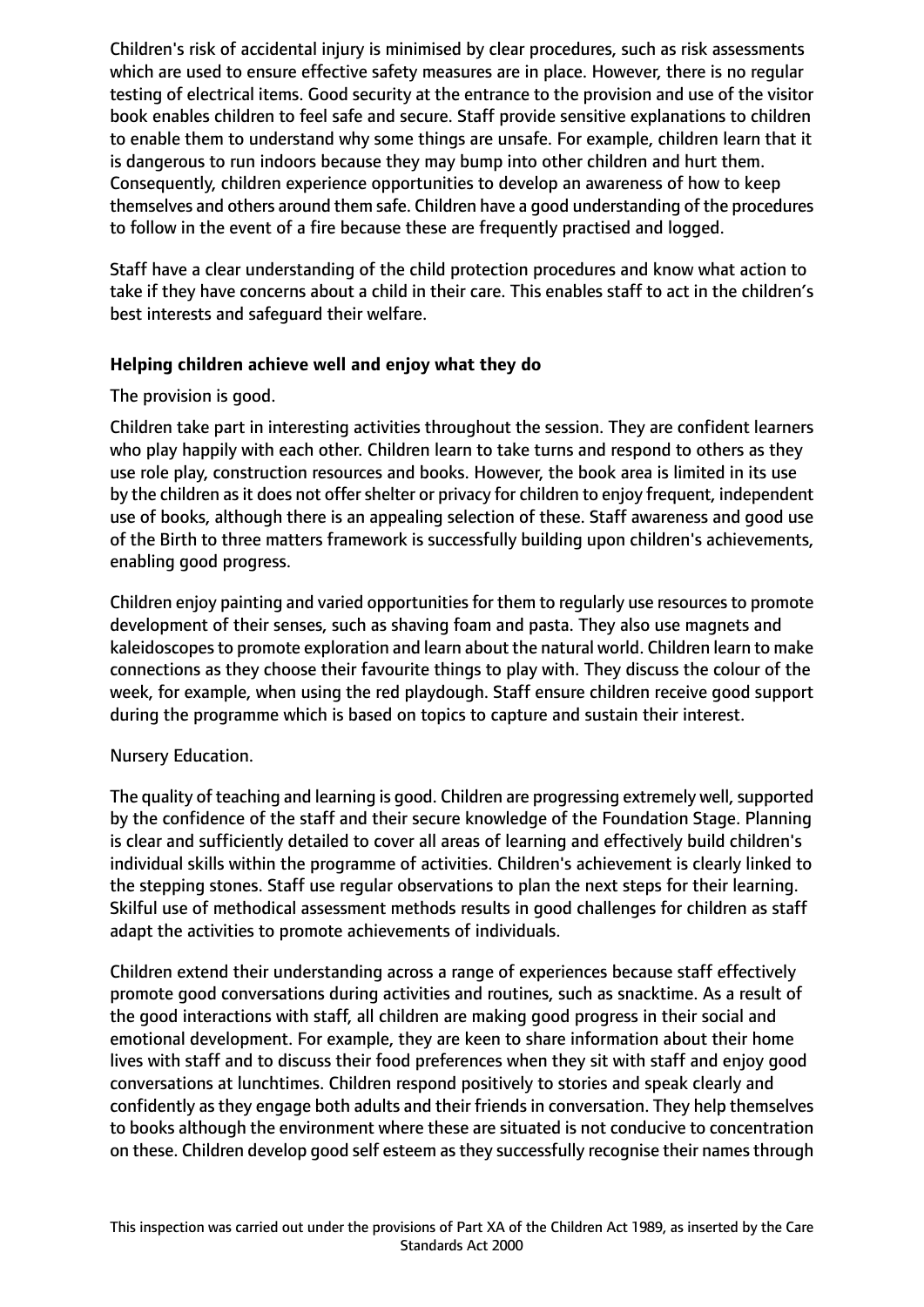the routines. They have access to good mark making resources and experience opportunities to support writing and to reinforce understanding that print carries meaning. For example, children enjoy the opportunities to read and use their name labels for self registration.

Children benefit from the mathematical language that they frequently hear. Consequently, they successfully identify size, shape and quantity. Opportunities to learn about numbers and their significance are promoted through the use of cards depicting the number of children permitted at certain resources. For example, children can refer to a sign showing four dots, numerals up to four and four figures which informs them of how many children can access the imaginative play area. This also supports their developing understanding of simple calculations, although there are few occasions in the routines when they are encouraged to use this. Children enjoy interesting activities that require dexterity, such as using pencils and scissors without fear of failure. They pour water and milk for drinks and have fun cutting paper, card and dough using shaped cutters which enables them to practise and develop their fine motor skills.

Children develop a reliable sense of time through reinforcement of the routine using a display of simple pictures, and they regularly access these. They develop a sense of pride when they describe the day of the week and establish what the weather is like and how they need to dress for this. Children experiment with water pumps and learn to make them work; others show curiosity as they explore the bottles filled with different substances.

Children frequently engage in imaginative play to support their learning experiences, for example, they delight in wearing the animal costumes bought for the nativity which is set up in the play house. Children regularly engage in singing and happily concentrate on painting, cutting and sticking to communicate their thoughts, ideas and feelings.

#### **Helping children make a positive contribution**

The provision is good.

Children benefit from a range of resources showing positive images, such as posters and pictures, toys and books, though these do not fully reflect the diversity of the local community. Staff are very aware of the individual needs and preferences of all the children and work hard to cater for these. Children gain confidence by being encouraged to share information about things that are important to them, such as family events like birthdays and other celebrations. This supports children in developing their self esteem. Staff systematically ensure that children's developmental needs are discussed when they begin attending, so that they can ensure all the children can be cared for in a way that meets their individual needs.

Children are well stimulated as staff skilfully ensure children are constructively occupied and that they experience recognition for their achievements. This enables children to concentrate on activities and boosts their self esteem. Children play together harmoniously as they experience clear expectations and encouragement which promotes their good behaviour. Appropriate strategies help children understand right and wrong. Children's spiritual, moral, social and cultural development is fostered.

Partnership with parents is good. Children benefit from the popular scheme to take home a teddy when they go somewhere special, reporting on the experience to other children. This supports a good working partnership between children's home lives and the pre-school. The staff develop a positive working partnership with parents and promote the welfare of individual children by spending time discussing their achievements and needs with parents. Parents access a good range of written information to inform them of the practice and support their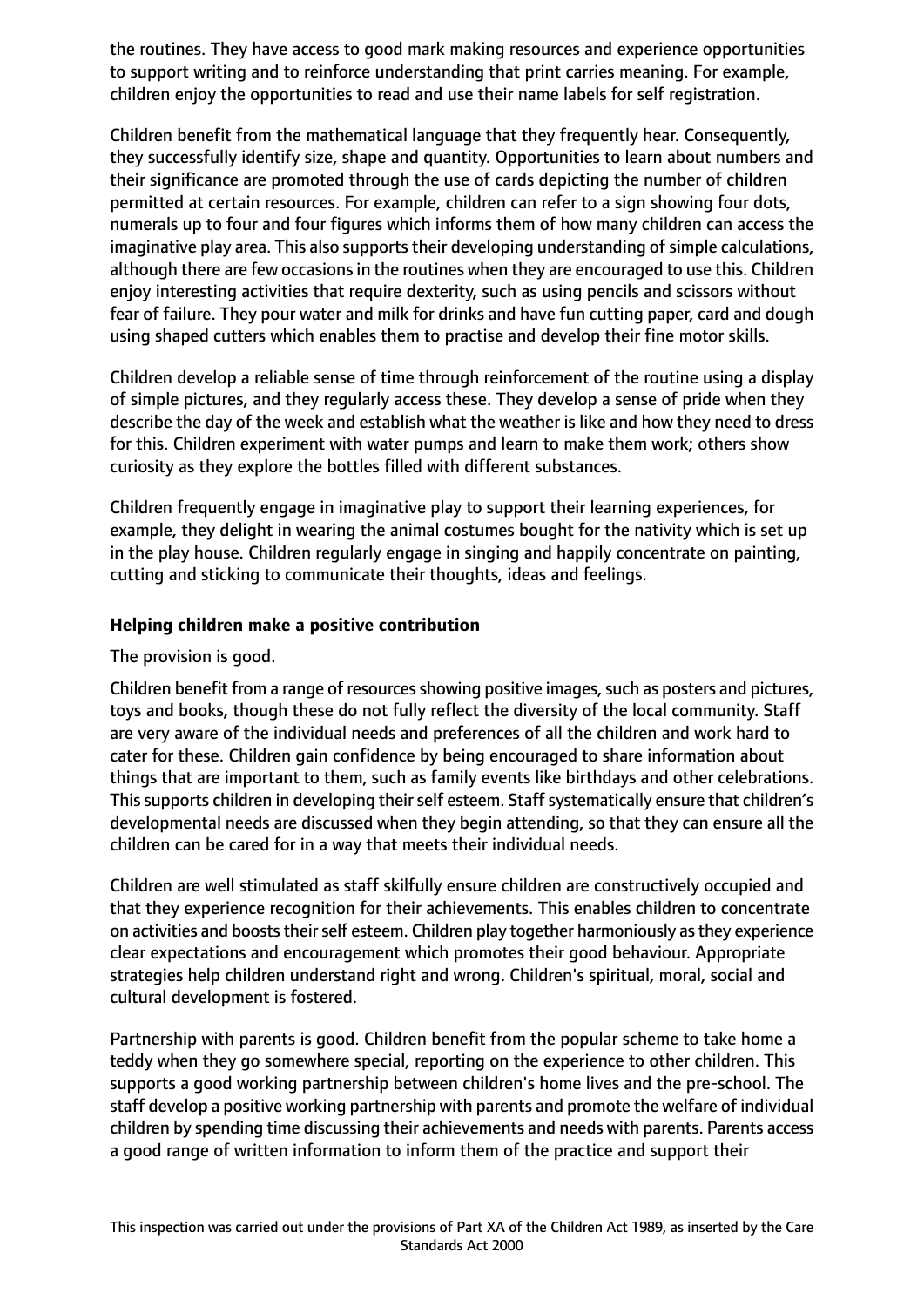understanding of the service. For instance, the plans, policies, procedures and contact number for the regulator are shared. Contact books are used for some children and parents are informed of activities provided for children through newsletters and photographs. Parents receive regular and well structured reports as well as a record of transfer when they leave.

# **Organisation**

The organisation is good.

The provision is managed by a committee who employ a supervisor to manage the sessions. This benefits the children and parents as there is a good exchange of information and frequent communication between parents, the committee and staff. Children benefit from an organisation which has secure systems in place to support and value their contributions. The premises are secure and safe although there are additional checks on electrical items which are not currently in place. Systems for induction and regular meetings support staff who are able to update their knowledge and skills through regular training. The provision meets the needs of the range of children for whom it provides.

There are clear and informative policies and proceduresin place to meet the National Standards and children benefit from a staff team that have a secure understanding of these. The required documentation is all in place, although minor updates need to be made to some procedures.

# Nursery Education:

Leadership and Management is good. There is a commitment to improvement throughout the team which is brought about by the strong team identity who share common aims. Staff work closely together to ensure the effective delivery of the programme and experience good support and guidance from the supervisor, enabling them to be clear about their roles and responsibilities. The staff use the Curriculum Guidance for the Foundation Stage well to plan and provide a balanced curriculum which is focussed around children's interests. There are improvements identified by staff, such as to the book area which have been noted by staff. The success of the programme is mainly due to the commitment, enthusiasm and skill of the staff team who interest the children and effectively promote their choices and independence. Children benefit from assessments of how well their needs are met because staff monitor and evaluate the effectiveness of the nursery education.

## **Improvements since the last inspection**

Since the last inspections for care and funded nursery education the group have made good progress improving the provision. The opportunities for children to select from a well organised and attractive range of toys, resources and equipment has been successful in maintaining their interest. Children access a good variety of resources, encouraged by staff who ensure these are rotated and attractively displayed. Staff have a clear system to ensure that planning is underpinned by the assessments of individual children's progress.

Children's understanding of calculating is nurtured through everyday practical activities and they enjoy good opportunities to explore technology. For example, the popular science table has a range of magnets, microscopes and magnifying glasses for children to use. Staff take responsibility for designated areas of work so that they develop relevant expertise; for example, there is a Special needs Co-ordinator who supports children with learning difficulties. There are regularly practised emergency evacuations to ensure children are safe.